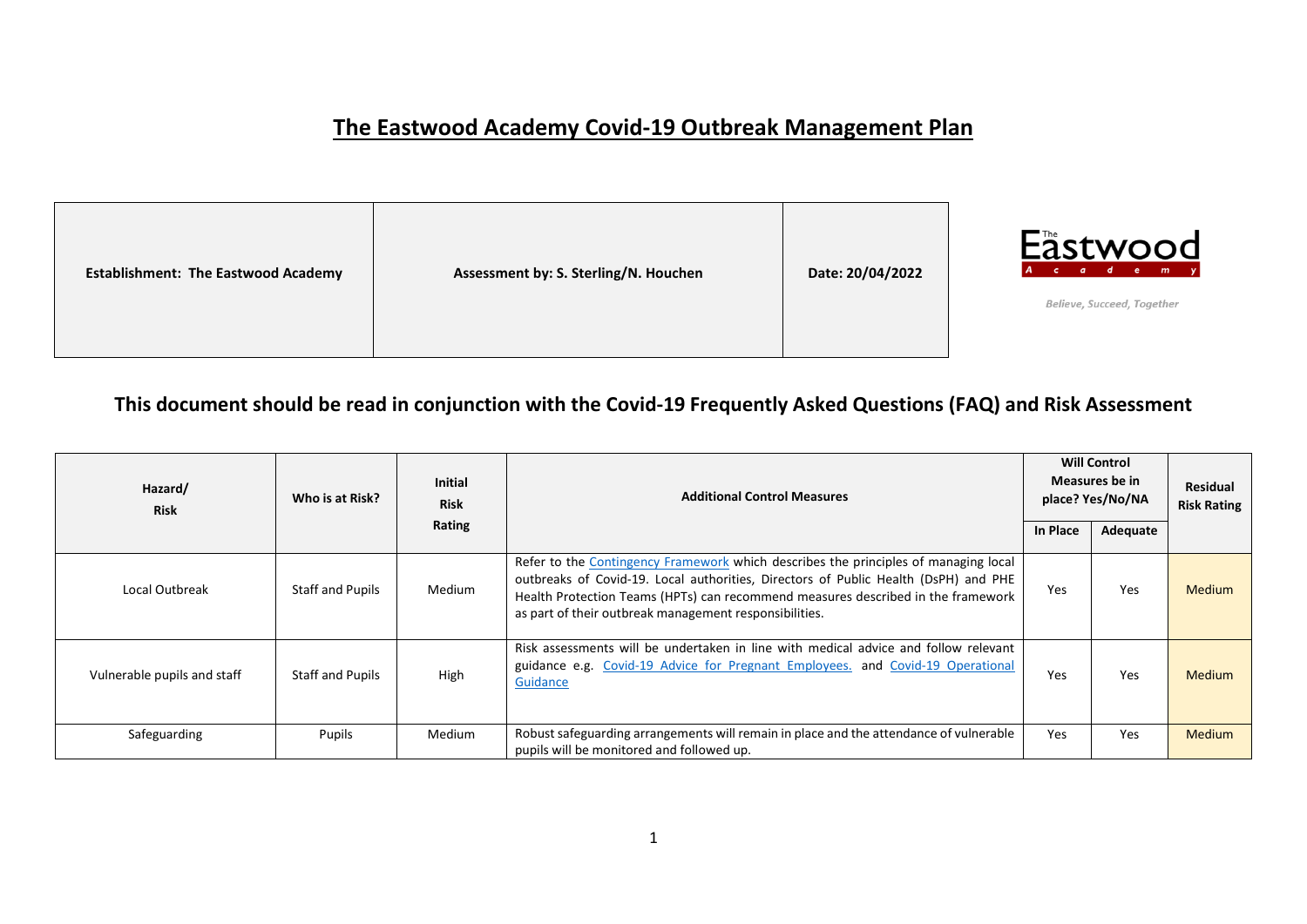| Mixing<br><b>Face Coverings</b> | Staff and Pupils<br>Staff, Pupils,<br><b>Visitors</b>                  | <b>Medium</b><br>Medium | Year group 'bubbles' could be restored with geographical segregation at break and lunch<br>time.<br>Staggered start and finish times and one-way systems could be restored.<br>The requirement for face coverings to be worn in communal areas and classrooms may<br>be recommended.                                                                                                                                                                                                                          | Yes<br>Yes | Yes<br>Yes | Low<br>Low    |
|---------------------------------|------------------------------------------------------------------------|-------------------------|---------------------------------------------------------------------------------------------------------------------------------------------------------------------------------------------------------------------------------------------------------------------------------------------------------------------------------------------------------------------------------------------------------------------------------------------------------------------------------------------------------------|------------|------------|---------------|
| Classrooms and workspaces       | Staff and Pupils                                                       | <b>Medium</b>           | In most cases, pupils will still be seated side-by-side and facing forwards, and social<br>distancing will be implemented, where (practically) possible.<br>Screens will remain in situ where appropriate.                                                                                                                                                                                                                                                                                                    | Yes        | Yes        | <b>Medium</b> |
| Ventilation                     | Staff and Pupils                                                       | Medium                  | Staff will be reminded about opening windows and doors to encourage ventilation,<br>where possible. Checks will be undertaken.<br>If the ambient temperature decreases, windows should be open enough to provide<br>background ventilation. When rooms are not occupied, windows should be fully open.<br>Refer to <b>HSE Air Conditioning and Ventilation guidance</b> .<br>$CO2$ monitors have been installed in locations around the Academy site to monitor and<br>indicate when spaces need ventilating. | Yes        | Yes.       | Low           |
| Cleaning                        | <b>Staff and Pupils</b>                                                | High                    | Additional (daily) cleaning in high volume areas and one additional (weekly) deep clean<br>will take place.                                                                                                                                                                                                                                                                                                                                                                                                   | Yes        | Yes        | <b>Medium</b> |
| Delivering practical subjects   | Staff and Pupils                                                       | Medium                  | Activities will be restricted or cease.                                                                                                                                                                                                                                                                                                                                                                                                                                                                       | Yes        | Yes        | Low           |
| Extra-curricular activities     | Staff and Pupils                                                       | Medium                  | Activities will be restricted or cease.                                                                                                                                                                                                                                                                                                                                                                                                                                                                       | Yes        | Yes        | Low           |
| <b>Educational visits</b>       | Staff and Pupils                                                       | Medium                  | Visits will be restricted or cease.                                                                                                                                                                                                                                                                                                                                                                                                                                                                           | Yes        | Yes        | Low           |
| <b>Meetings</b>                 | Staff, Pupils,<br>Governors,<br><b>External Visitors</b><br>or Parties | <b>Medium</b>           | Only essential face-to-face meetings will take place. Where meetings do take place,<br>attendees should adhere to the established system of controls e.g. good hygiene<br>measures, ventilation, using hand sanitiser, and optional use of face coverings where<br>social distancing cannot be maintained.                                                                                                                                                                                                    | Yes        | Yes        | Low           |